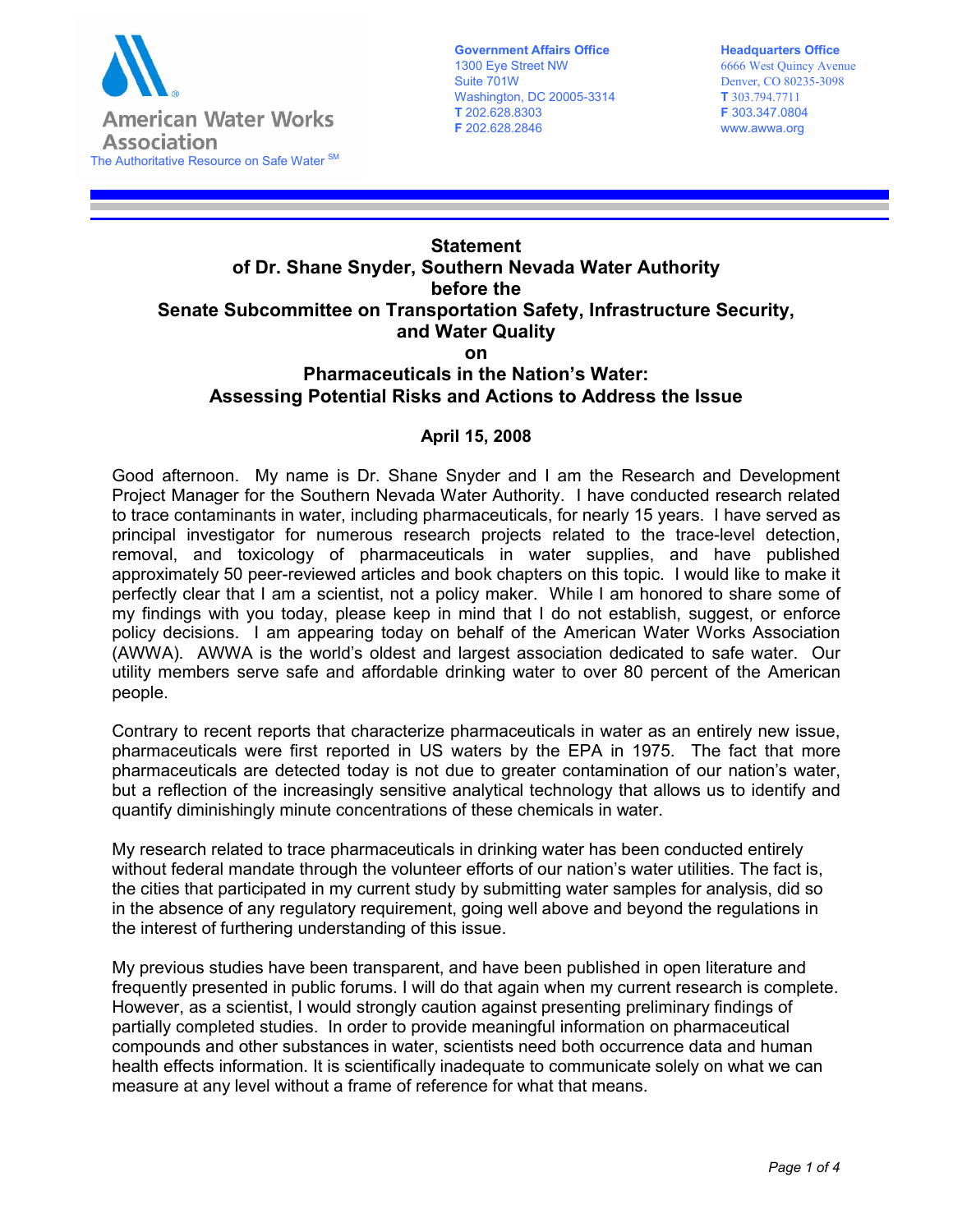I have frequently been asked about the sources of these products in our waters. I will not go into it here in detail, but will note that both nonpoint source runoff and sewage effluent from properly operated waste treatment plants may contain minute traces of these compounds. Some minute quantities of these products will pass through animals and humans who use them, and enter the waste stream. They are typically not completely destroyed or removed by waste water treatment processes.

A more central point about our studies is that the few pharmaceuticals we did detect in US drinking waters occurred at unfathomably low concentrations. To illustrate that point, consider this: If our study had been constrained by the ability to find these compounds at parts-per-billion levels instead of delving into the parts-per-trillion range, none of them—not a single one—would have been found.

This raises a critical question. Are we going to make decisions based upon our ability to find contaminants, or based upon protection of public health? I am not a policy-maker; I am a scientist. However, I can tell you with absolute certainty that, if we regulate contaminants based upon detection rather than health effects, we are embarking on a futile journey without end. The reason is simple: Decades ago, we could only detect contaminants at parts per million levels. Years ago, we advanced to parts per billion. We are now able to detect compounds at the partsper-trillion level, and are breaching the parts-per-quadrillion boundary in some cases. The truth is that the concentrations of pharmaceuticals found in water supplies are millions of times lower than a medical dose. Consider that the highest concentration of any pharmaceutical we detected in US drinking waters is approximately 5,000,000 times lower than the therapeutic dose. This concentration is difficult to perceive, so consider these analogies. This concentration is roughly equivalent to  $\frac{1}{2}$  of an inch in the distance between the earth and the moon, or in terms of time, this concentration would be equivalent to approximately one second in approximately 750 years. Based upon our four-year study of the health relevance of trace pharmaceuticals, using the highest concentrations found and the most conservative safety factors to protect susceptible populations such as infants and pregnant women, our report will demonstrate that one could safely consume more than 50,000 eight-ounce glasses of this water per day without any health effects. While the report will not be published until later this year, I can tell you that the bottom-line conclusion is that the concentrations of pharmaceuticals we studied are orders of magnitude lower than would pose a public health threat. I am not suggesting that this is the final, definitive study on this issue; in fact, I urge you to support further health effects research.

That said, the Safe Drinking Water Act already has established processes for identifying and regulating drinking water contaminants to protect human health. The Candidate Contaminant List and the Unregulated Contaminant Monitoring Rule are appropriate processes that entail great scientific rigor. As a scientist, I would caution against regulating pharmaceuticals any differently than the scores of contaminants currently covered by the Safe Drinking Water Act, because in reality they are no different. Our decision as humans to improve and extend our lives by using pharmaceuticals dictates that some infinitely small amount of these products can and will make their way into the environment. The fact that we can detect trace contaminants does not alone imply risk.

With regard to removing these compounds through treatment, my team has tested the effectiveness of a diverse array of water treatment technologies on removal of pharmaceutical compounds, and to be certain, some technologies are more effective than others. However, the pinnacle question is whether the use of these treatment technologies is warranted to protect public health, because there are environmental and societal costs associated with using them.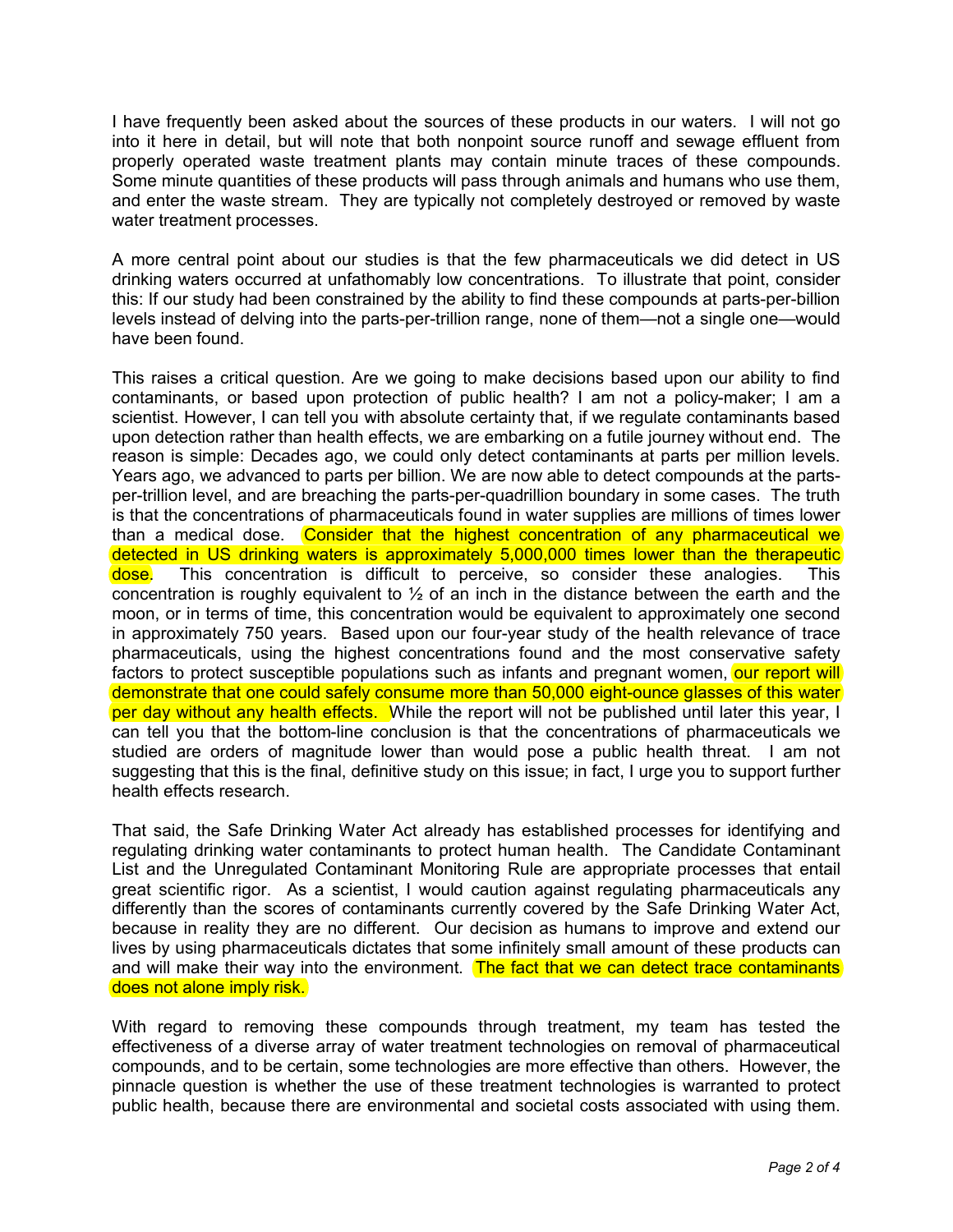In an age where we are concerned about greenhouse gas emissions and minimizing our nation's energy demands, is it wise to dictate energy-intensive water treatment systems when there is no evidence of public health benefits? Additionally, there is a looming crisis related to aging water infrastructure that will require a vast financial investment by utilities. Should that be set aside so they can chase down the last nanogram of a compound?

So what should we do? A couple of things make sense. This issue does highlight the need to better protect America's sources of drinking water from various sources of contamination. And clearly there is a pressing need for additional research on this issue. As a scientist, I recommend we focus on research related to health effects from trace pharmaceuticals with a lesser emphasis on occurrence, in order to determine whether there is in fact a problem to solve. The critical question we must address is not "Do they exist?" but rather, "At what concentration are these compounds harmful to human health?" Only then can we make intelligent, rational decisions that protect the health of this country's municipal water customers.

Our recommendations are spelled out in more detail below:

1. EPA should work with states, water and wastewater utilities, and the agricultural community to minimize contamination of source waters by pharmaceutical products as well as other contaminants.

It is imperative that the nation do a better job of protecting its waters, and especially sources of drinking water, from contamination. We have said previously that there is an imbalance between the enforceable controls on point sources, such as Publicly Owned Treatment Works, and the less rigorous programs used to limit nonpoint sources of pollution, such as agricultural runoff. Congress may wish to evaluate this issue to assure that all sources of pollution are equitably contributing to the protection of the nation's waters.

2. We urge support for proper pharmaceutical disposal programs to reduce the flushing of pharmaceutical products into sewage systems to the greatest degree possible, while recognizing that this addresses only a small part of the problem.

Although more research would be needed to accurately characterize this issue, we believe it is likely that more pharmaceuticals end up in the environment after passing through humans than after flushing unused products. However, some unused pharmaceutical products are undeniably flushed into waste streams, contributing to the problem but also offering an opportunity to make reductions in the pollutant loading through a "pollution prevention" approach. We urge support for pharmacy "take back" programs that make doing the right thing obvious and convenient for consumers.

3. Elevate EPA's drinking water health effects research budget at least equivalent to the air pollution health effects research budget. Even though this Subcommittee does not appropriate funds, we ask you to support this increase.

To date, no peer reviewed published research has found ill effects on humans from pharmaceuticals in the environment at the trace levels we have seen in drinking water. However, drinking water providers would like to see more research on this matter, so that we can either take appropriate action to address an actual health risk if there is one, or reassure the public that there is not one. Treatment to completely remove all traces of pharmaceuticals from drinking water will be very expensive, and our customers have a right to expect that we will only